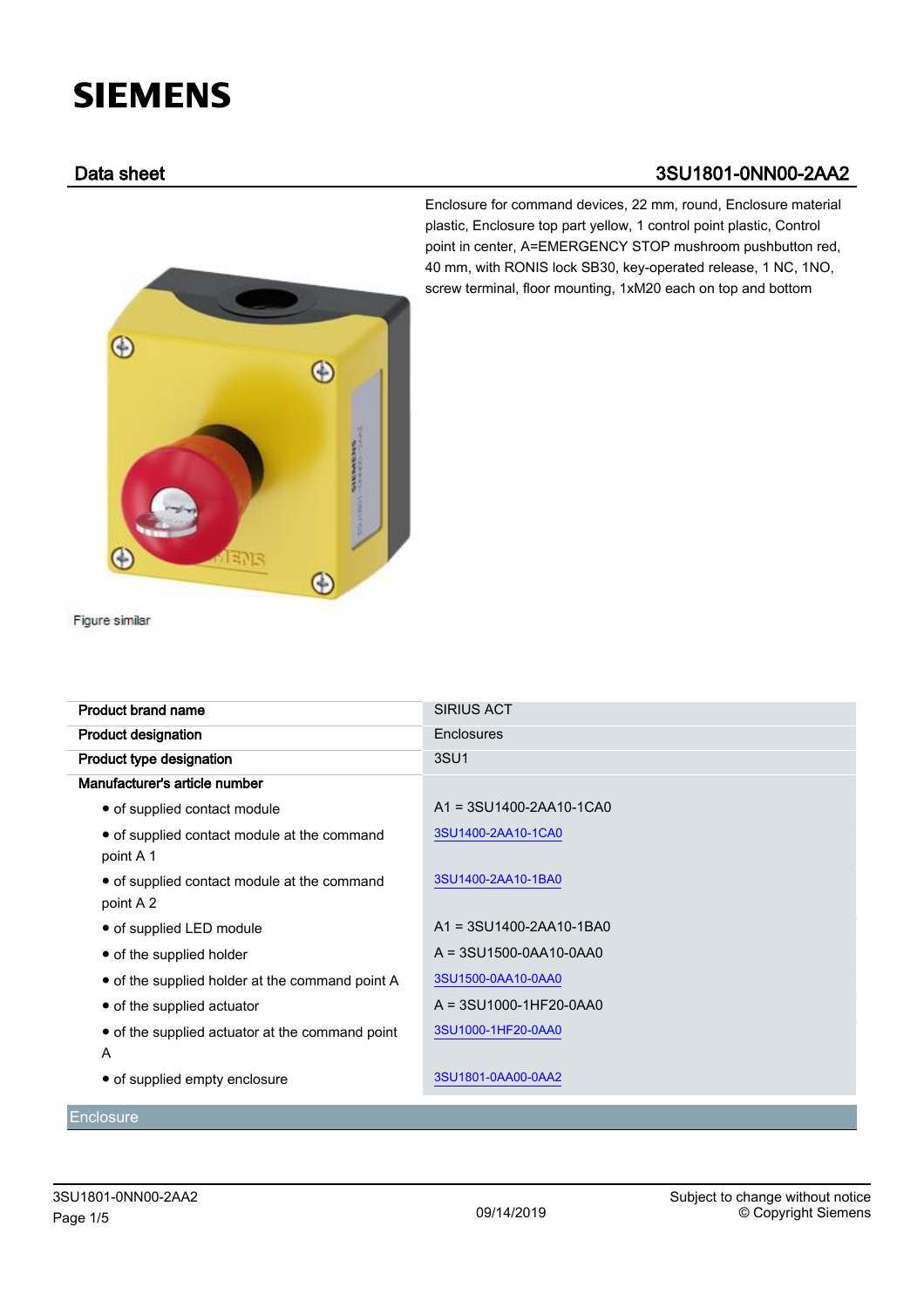| Design of the housing          | Command point in center |
|--------------------------------|-------------------------|
| Shape of the enclosure front   | Square                  |
| Material of the enclosure      | plastic                 |
| Number of command points       | 1                       |
| <b>Product component</b>       |                         |
| <b>• EMERGENCY STOP device</b> | Yes                     |
| • protective collar            | <b>No</b>               |
| Color                          |                         |
| • of top part of the enclosure | yellow                  |
| Delivery state                 |                         |
| $\bullet$ as a kit             | <b>No</b>               |
| • pre-wired on strip terminal  | <b>No</b>               |
| Mounting type of the enclosure | Vertical                |

| <b>Actuator</b>                          |                                    |
|------------------------------------------|------------------------------------|
| Design of the operating mechanism        | Emergency stop mushroom pushbutton |
| Suitability for use EMERGENCY OFF switch | Yes                                |
| <b>Product feature</b>                   |                                    |
| $\bullet$ lockout                        | <b>No</b>                          |
| Product extension optional Light source  | <b>No</b>                          |
| Color                                    |                                    |
| • of the actuating element               | red                                |
| Material of the actuating element        | plastic                            |
| Shape of the actuating element           | round                              |
| Number of contact modules                | $\overline{2}$                     |
| Type of unlocking device                 | $A = key-operated release$         |

| Front ring                       |                                  |
|----------------------------------|----------------------------------|
| Product component front ring     | <b>No</b>                        |
| Design of the front ring         | Standard                         |
| Holder                           |                                  |
| Material of the holder           | Plastic                          |
| <b>Display</b>                   |                                  |
| Number of LED modules            | $\mathbf 0$                      |
| General technical data           |                                  |
| <b>Product function</b>          |                                  |
| • positive opening               | Yes                              |
| • EMERGENCY OFF function         | Yes                              |
| • EMERGENCY STOP function        | Yes                              |
| <b>Protection class IP</b>       | IP66, IP67, IP69(IP69K)          |
| Degree of protection NEMA rating | NEMA 1, 2, 3, 3R, 4, 4X, 12K, 13 |
| Shock resistance                 |                                  |

● acc. to IEC 60068-2-27 Sinusoidal half-wave 50 g / 11 ms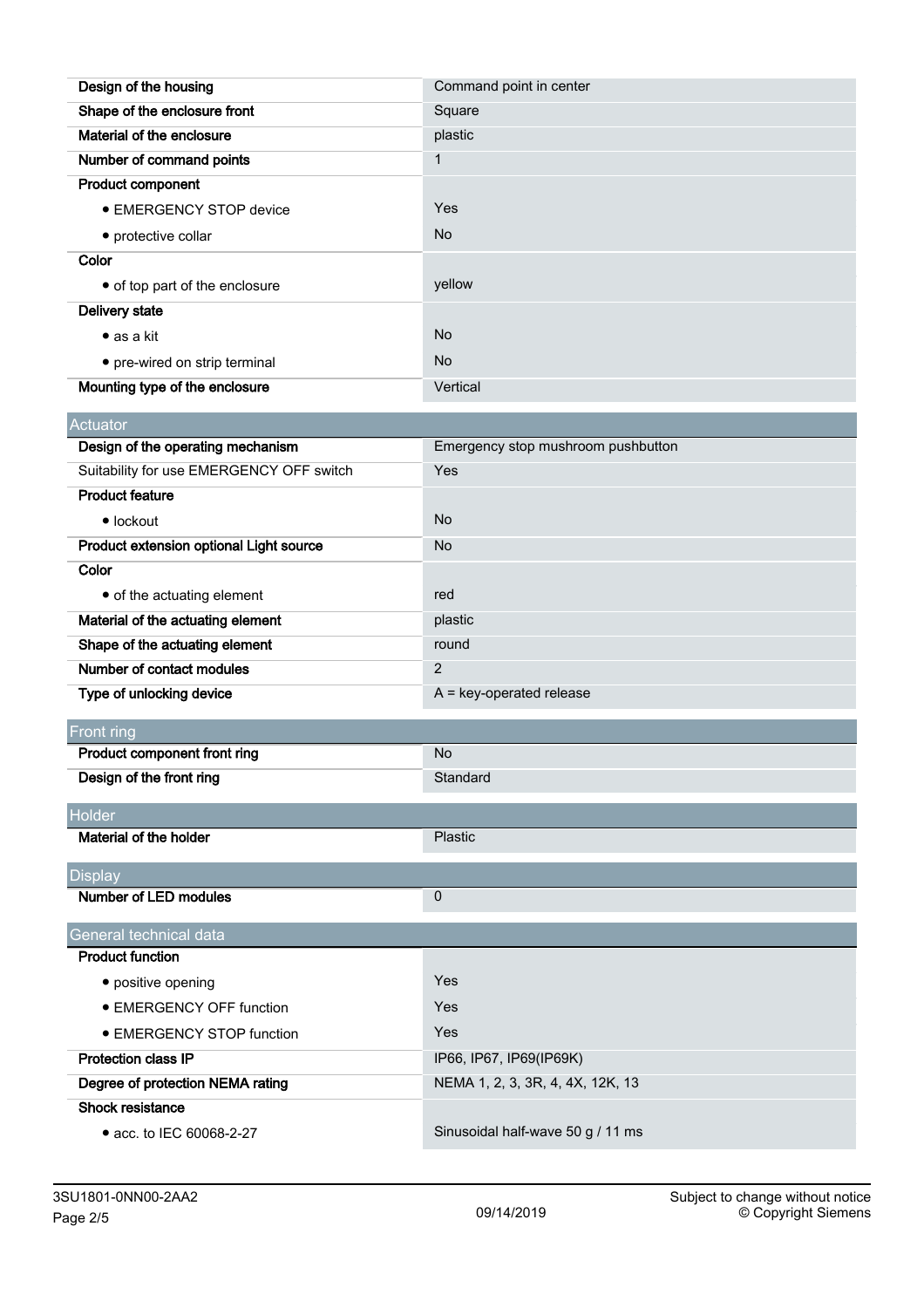| • for railway applications acc. to DIN EN 61373                | Category 1, Class B                                                                                                                               |  |  |  |
|----------------------------------------------------------------|---------------------------------------------------------------------------------------------------------------------------------------------------|--|--|--|
| Reference code acc. to DIN EN 81346-2                          | S                                                                                                                                                 |  |  |  |
| Reference code acc. to DIN EN 61346-2                          | S                                                                                                                                                 |  |  |  |
| Continuous current of the C characteristic MCB                 | 10 A; for a short-circuit current smaller than 400 A                                                                                              |  |  |  |
| Continuous current of the quick DIAZED fuse link               | 10 A                                                                                                                                              |  |  |  |
| Continuous current of the DIAZED fuse link gG                  | 10 A                                                                                                                                              |  |  |  |
| <b>Operating voltage</b>                                       |                                                                                                                                                   |  |  |  |
| $\bullet$ at AC                                                |                                                                                                                                                   |  |  |  |
| -at 50 Hz rated value                                          | 5500V                                                                                                                                             |  |  |  |
| - at 60 Hz rated value                                         | 5500V                                                                                                                                             |  |  |  |
| $\bullet$ at DC                                                |                                                                                                                                                   |  |  |  |
| - rated value                                                  | 5500V                                                                                                                                             |  |  |  |
| <b>Auxiliary circuit</b>                                       |                                                                                                                                                   |  |  |  |
| Design of the contact of auxiliary contacts                    | Silver alloy                                                                                                                                      |  |  |  |
| Number of NC contacts for auxiliary contacts                   | $\mathbf{1}$                                                                                                                                      |  |  |  |
| Number of NO contacts for auxiliary contacts                   | $\mathbf{1}$                                                                                                                                      |  |  |  |
| Number of CO contacts                                          |                                                                                                                                                   |  |  |  |
| • for auxiliary contacts                                       | $\pmb{0}$                                                                                                                                         |  |  |  |
| <b>Connections/Terminals</b>                                   |                                                                                                                                                   |  |  |  |
| Type of electrical connection                                  |                                                                                                                                                   |  |  |  |
| • of modules and accessories                                   | Screw-type terminal                                                                                                                               |  |  |  |
| Type of electrical connection on enclosure                     | Cable routing above and below, both 1 x M20                                                                                                       |  |  |  |
| Tightening torque of the screws in the bracket                 | 1 1.2 N·m                                                                                                                                         |  |  |  |
| Tightening torque of mounting screws in the<br>enclosure cover | 1.5 1.7 N·m                                                                                                                                       |  |  |  |
| <b>Tightening torque</b>                                       |                                                                                                                                                   |  |  |  |
|                                                                | 0.80.9 N·m                                                                                                                                        |  |  |  |
| • with screw-type terminals                                    |                                                                                                                                                   |  |  |  |
| Interfaces                                                     |                                                                                                                                                   |  |  |  |
| Design of the interface                                        |                                                                                                                                                   |  |  |  |
| • for communication                                            | without                                                                                                                                           |  |  |  |
| <b>Ambient conditions</b>                                      |                                                                                                                                                   |  |  |  |
| <b>Ambient temperature</b>                                     |                                                                                                                                                   |  |  |  |
| • during operation                                             | $-25+70$ °C                                                                                                                                       |  |  |  |
| • during storage                                               | $-40$ +80 °C                                                                                                                                      |  |  |  |
| Environmental category during operation acc. to IEC<br>60721   | 3M6, 3S2, 3B2, 3C3, 3K6 (with relative air humidity of 10  95 %,<br>no condensation in operation permitted for all devices behind front<br>panel) |  |  |  |
| Installation/ mounting/ dimensions                             |                                                                                                                                                   |  |  |  |
| <b>Mounting type</b>                                           |                                                                                                                                                   |  |  |  |
| • of modules and accessories                                   | Floor mounting                                                                                                                                    |  |  |  |
| Height                                                         | 85 mm                                                                                                                                             |  |  |  |
|                                                                |                                                                                                                                                   |  |  |  |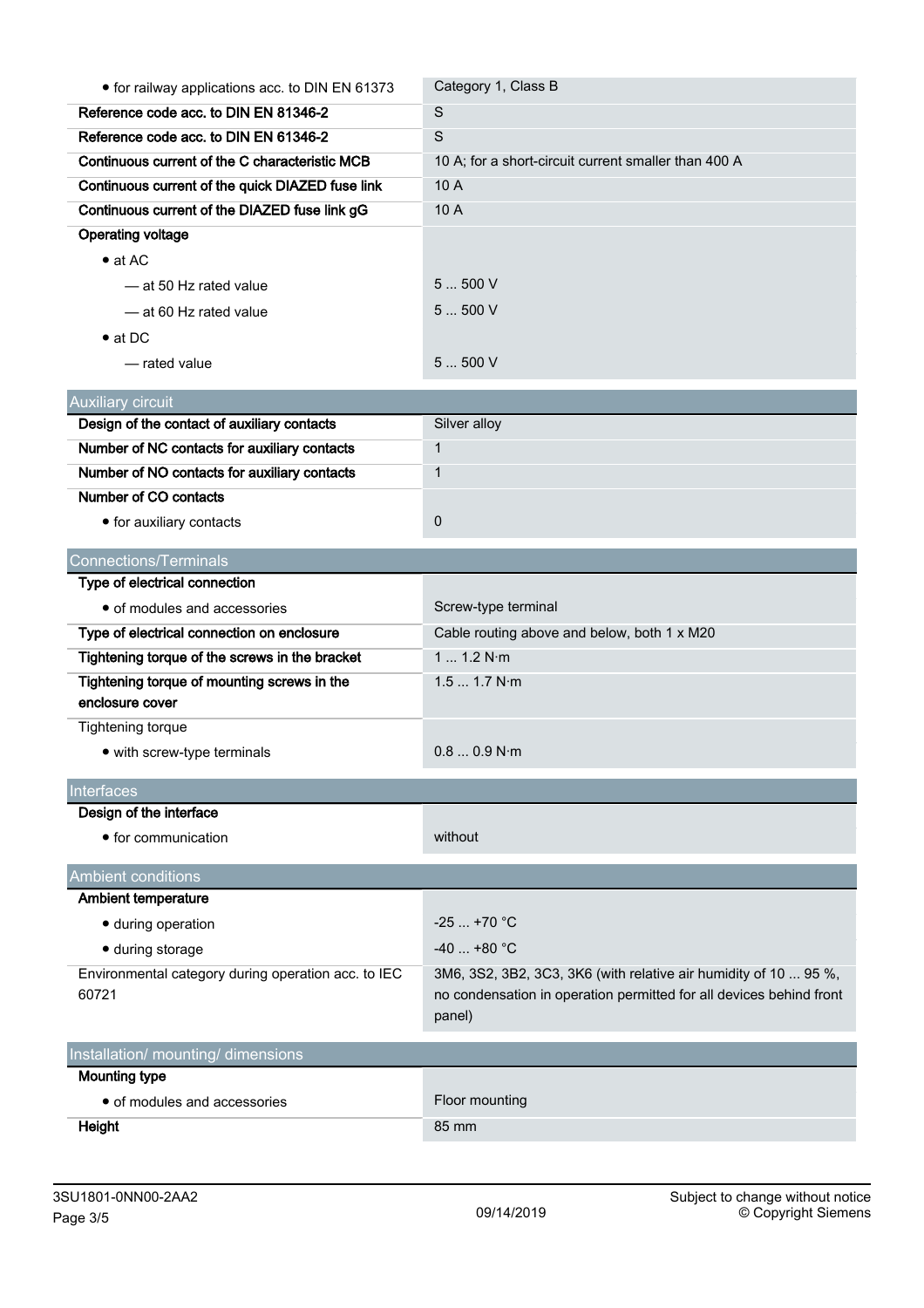| <b>Width</b>                        |                                                       |                   | 85 mm                |     |                                     |
|-------------------------------------|-------------------------------------------------------|-------------------|----------------------|-----|-------------------------------------|
| Depth                               |                                                       |                   | 109 mm               |     |                                     |
| Shape of the installation opening   |                                                       |                   | round                |     |                                     |
| Accessories                         |                                                       |                   |                      |     |                                     |
| <b>Number of labels</b>             |                                                       |                   | $\mathbf 0$          |     |                                     |
| Number of inscription plates        |                                                       |                   | 0                    |     |                                     |
| Certificates/approvals              |                                                       |                   |                      |     |                                     |
| <b>General Product Approval</b>     |                                                       |                   |                      |     | <b>Declaration of</b><br>Conformity |
| CCC                                 |                                                       | ul                | <b>VDE</b>           | FAL | EG-Konf.                            |
| <b>Declaration of</b><br>Conformity | <b>Test Certific-</b><br>ates                         | Marine / Shipping |                      |     |                                     |
| <b>Miscellaneous</b>                | <b>Type Test Certific-</b><br>ates/Test Report        | <b>ABS</b>        | egiste<br><b>LRS</b> | PRS | <b>RINA</b>                         |
| Marine / Shipping                   |                                                       | other             |                      |     |                                     |
| <b>RMRS</b>                         | <b>APPROVED PROD</b><br><b>DNV·GL</b><br>DNVGL.COM/AF | Confirmation      |                      |     |                                     |

## Further information

Information- and Downloadcenter (Catalogs, Brochures,…) <http://www.siemens.com/industrial-controls/catalogs>

Industry Mall (Online ordering system)

<https://mall.industry.siemens.com/mall/en/en/Catalog/product?mlfb=3SU1801-0NN00-2AA2>

### Cax online generator

<http://support.automation.siemens.com/WW/CAXorder/default.aspx?lang=en&mlfb=3SU1801-0NN00-2AA2>

Service&Support (Manuals, Certificates, Characteristics, FAQs,...) <https://support.industry.siemens.com/cs/ww/en/ps/3SU1801-0NN00-2AA2>

Image database (product images, 2D dimension drawings, 3D models, device circuit diagrams, EPLAN macros, ...) [http://www.automation.siemens.com/bilddb/cax\\_de.aspx?mlfb=3SU1801-0NN00-2AA2&lang=en](http://www.automation.siemens.com/bilddb/cax_de.aspx?mlfb=3SU1801-0NN00-2AA2&lang=en)